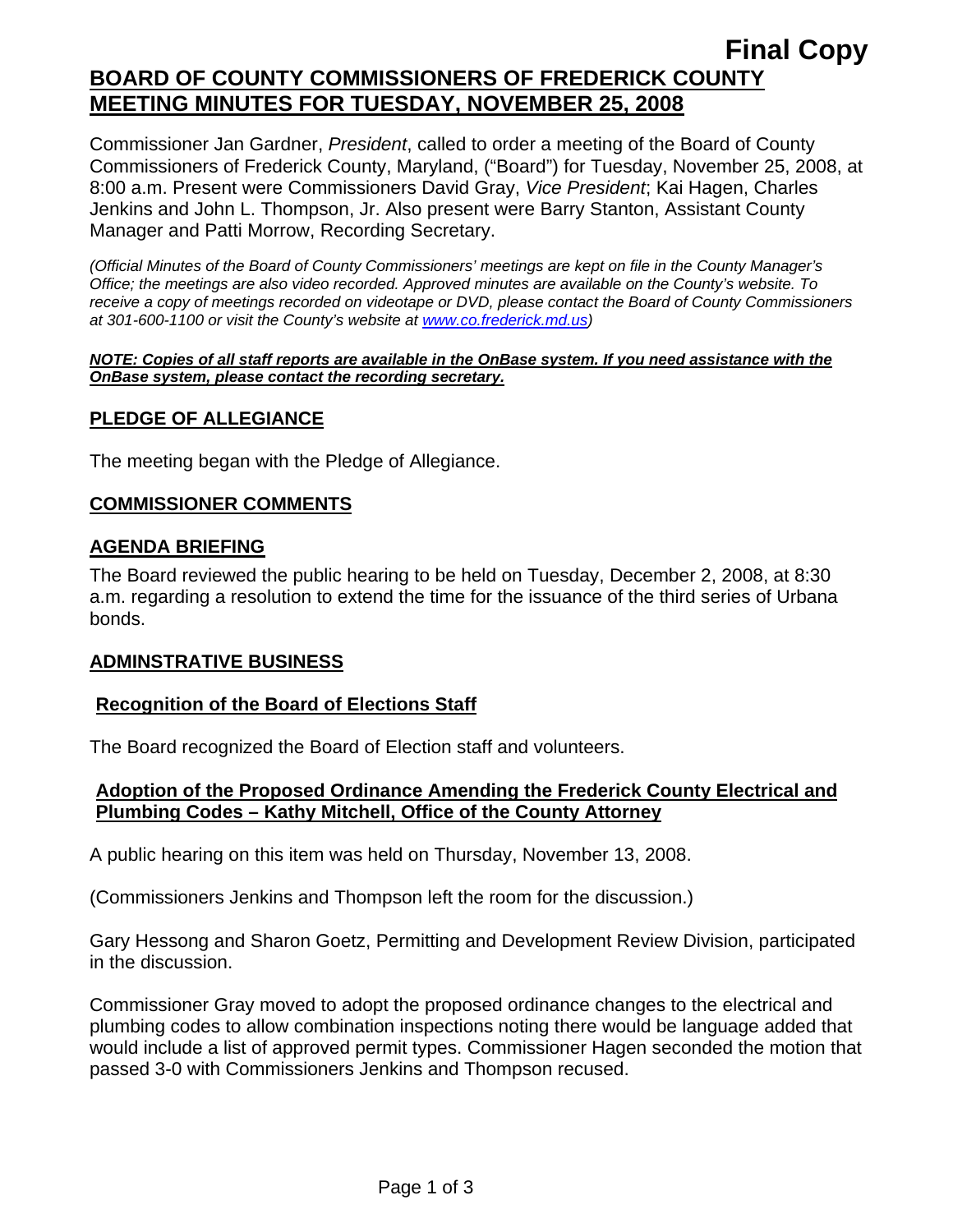# **Final Copy BOARD OF COUNTY COMMISSIONERS OF FREDERICK COUNTY MEETING MINUTES FOR TUESDAY, NOVEMBER 25, 2008**

(A copy of Ordinance #08-28-504 can be obtained in the County Manager's office or from the county's website, www.co.frederick.md.us)

### **Single Stream Recyclables Service Contract between Frederick County and the Northeast Maryland Waste Disposal Authority (NMWDA) – Mike Marschner, Utilities and Solid Waste Management Division**

Kevin Demosky and Phil Harris, Utilities and Solid Waste Management Division, participated in the discussion.

Andrew Kaye, Northeast Maryland Waste Disposal Authority (NMWDA), participated in the discussion.

Commissioner Gray moved to execute the single stream recycling contract between Frederick County and the NMWDA. Commissioner Hagen seconded the motion that passed 4-1 with Commissioner Jenkins opposed.

# **WORKSESSION**

# **Skate Spot Concept at Middletown Community Park – Paul Dial, Parks and Recreation Division**

Bob Hicks, Parks and Recreation Division, participated in the discussion. A PowerPoint presentation was presented.

A lengthy discussion was held on the construction of a skate spot at Middletown Community Park.

Public comment was heard from:

- Drew Bowen **Town Administrator**, Town of Middletown
- Rick Dietrick **Commissioner**, Town of Middletown
- Jennifer Falcinelli Commissioner, Town of Middletown

Commissioner Thompson left the table and made public comment.

Commissioner Hagen moved to support moving forward with the skate spot project for the Middletown Community Park directing staff to evaluate risk safety and to work with the town to develop a community partnership with the recommendations being brought back to the Board at a future date. Commissioner Gray seconded the motion that passed 4-1 with Commissioner Thompson opposed.